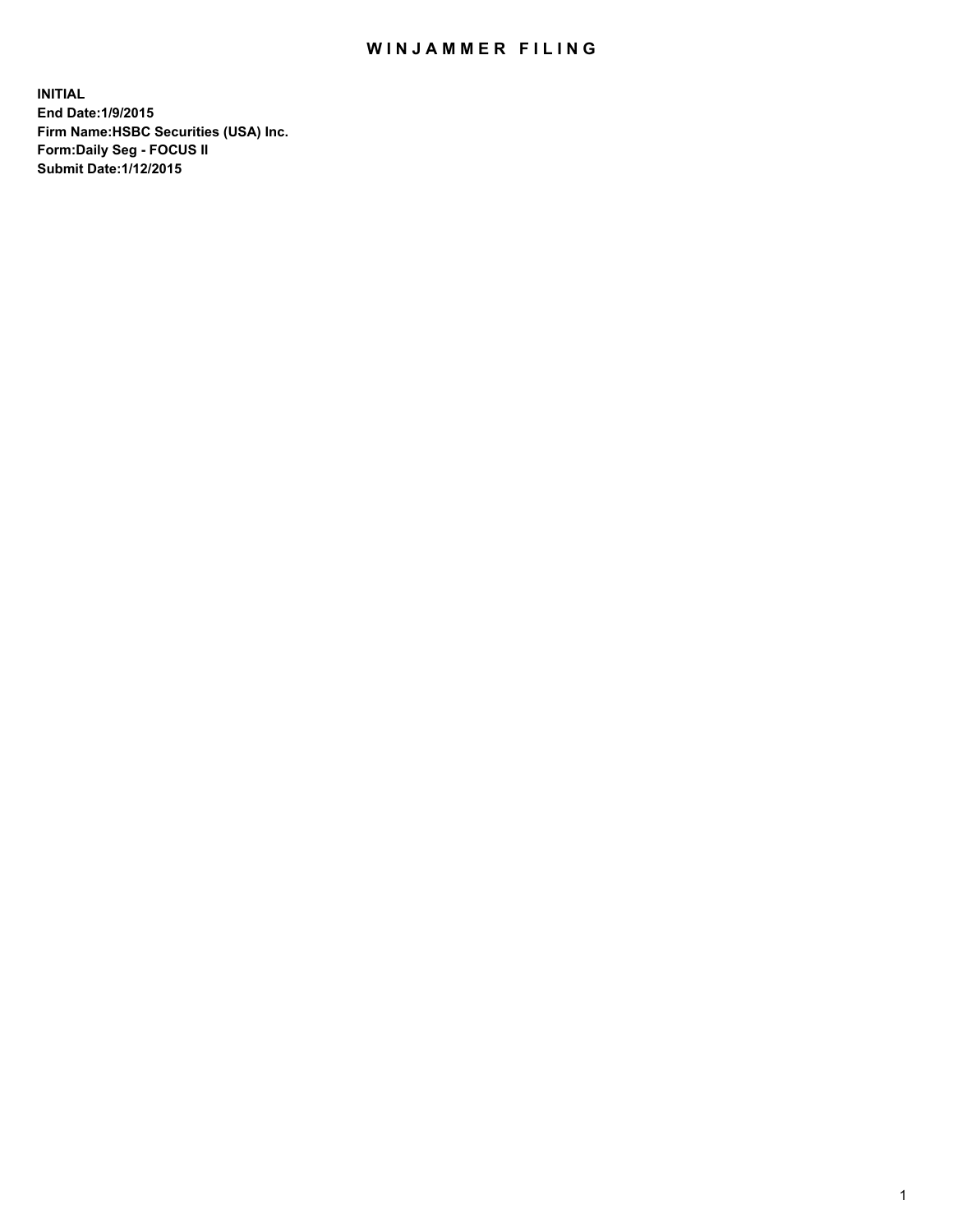## **INITIAL End Date:1/9/2015 Firm Name:HSBC Securities (USA) Inc. Form:Daily Seg - FOCUS II Submit Date:1/12/2015 Daily Segregation - Cover Page**

| Name of Company<br><b>Contact Name</b><br><b>Contact Phone Number</b><br><b>Contact Email Address</b>                                                                                                                                                                                                                         | <b>HSBC Securities (USA) Inc.</b><br><b>Steven Richardson</b><br>212-525-6445<br>steven.richardson@us.hsbc.com |
|-------------------------------------------------------------------------------------------------------------------------------------------------------------------------------------------------------------------------------------------------------------------------------------------------------------------------------|----------------------------------------------------------------------------------------------------------------|
| FCM's Customer Segregated Funds Residual Interest Target (choose one):<br>a. Minimum dollar amount: ; or<br>b. Minimum percentage of customer segregated funds required:% ; or<br>c. Dollar amount range between: and; or<br>d. Percentage range of customer segregated funds required between: % and %.                      | 50,000,000<br>0 <sub>0</sub><br>0 <sub>0</sub>                                                                 |
| FCM's Customer Secured Amount Funds Residual Interest Target (choose one):<br>a. Minimum dollar amount: ; or<br>b. Minimum percentage of customer secured funds required:%; or<br>c. Dollar amount range between: and; or<br>d. Percentage range of customer secured funds required between:% and%.                           | 10,000,000<br>0 <sub>0</sub><br>00                                                                             |
| FCM's Cleared Swaps Customer Collateral Residual Interest Target (choose one):<br>a. Minimum dollar amount: ; or<br>b. Minimum percentage of cleared swaps customer collateral required:%; or<br>c. Dollar amount range between: and; or<br>d. Percentage range of cleared swaps customer collateral required between:% and%. | 30,000,000<br>0 <sub>0</sub><br>00                                                                             |

Attach supporting documents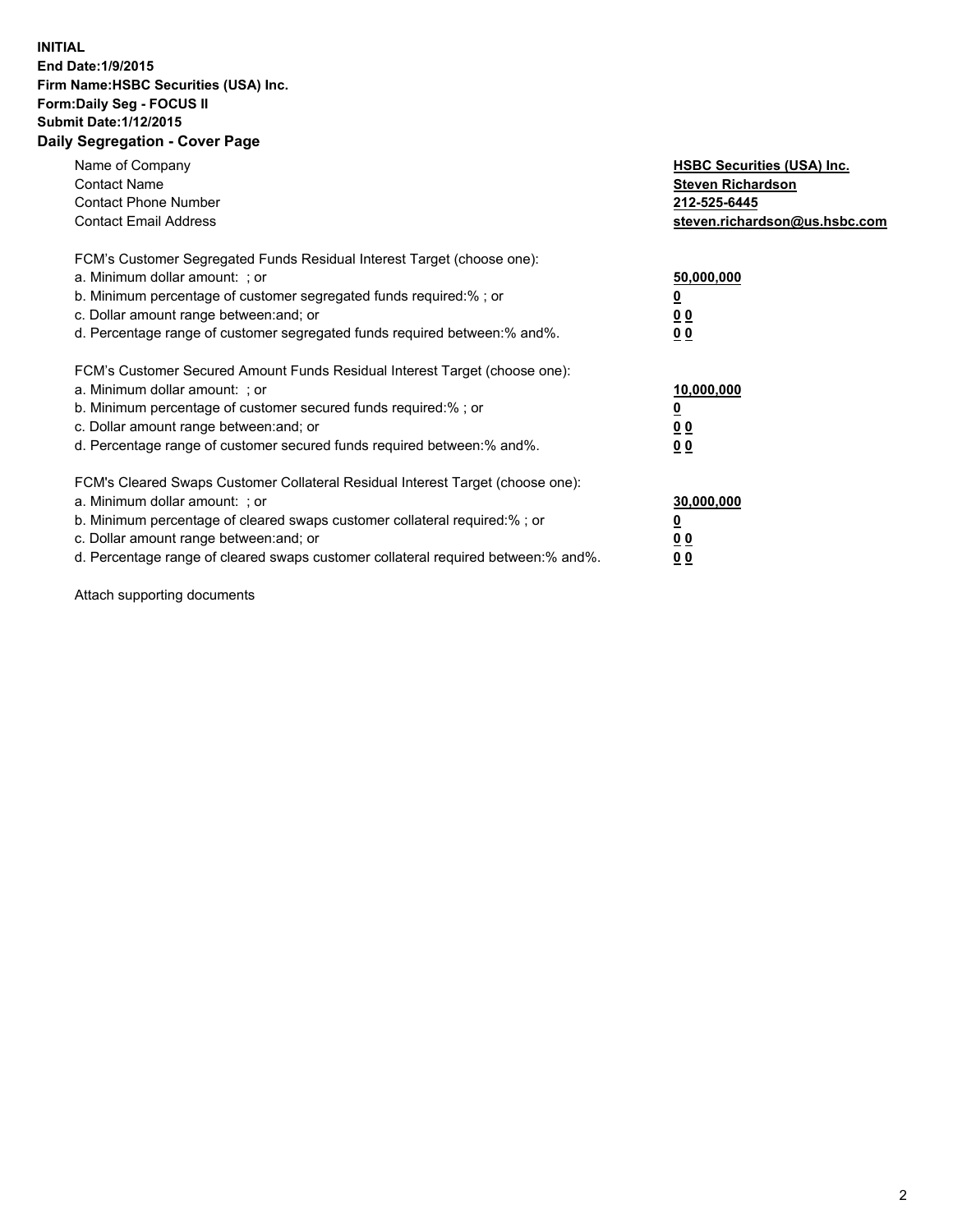**INITIAL End Date:1/9/2015 Firm Name:HSBC Securities (USA) Inc. Form:Daily Seg - FOCUS II Submit Date:1/12/2015 Daily Segregation - Secured Amounts**

Foreign Futures and Foreign Options Secured Amounts Amount required to be set aside pursuant to law, rule or regulation of a foreign government or a rule of a self-regulatory organization authorized thereunder **0** [7305] 1. Net ledger balance - Foreign Futures and Foreign Option Trading - All Customers A. Cash **80,544,666** [7315] B. Securities (at market) **34,193,241** [7317] 2. Net unrealized profit (loss) in open futures contracts traded on a foreign board of trade **11,684,279** [7325] 3. Exchange traded options a. Market value of open option contracts purchased on a foreign board of trade **0** [7335] b. Market value of open contracts granted (sold) on a foreign board of trade **0** [7337] 4. Net equity (deficit) (add lines 1. 2. and 3.) **126,422,186** [7345] 5. Account liquidating to a deficit and account with a debit balances - gross amount **2,144,626** [7351] Less: amount offset by customer owned securities **-2,143,414** [7352] **1,212** [7354] 6. Amount required to be set aside as the secured amount - Net Liquidating Equity Method (add lines 4 and 5) **126,423,398** [7355] 7. Greater of amount required to be set aside pursuant to foreign jurisdiction (above) or line 6. **126,423,397** [7360] FUNDS DEPOSITED IN SEPARATE REGULATION 30.7 ACCOUNTS 1. Cash in banks A. Banks located in the United States **24,165,245** [7500] B. Other banks qualified under Regulation 30.7 **0** [7520] **24,165,245** [7530] 2. Securities A. In safekeeping with banks located in the United States **79,193,241** [7540] B. In safekeeping with other banks qualified under Regulation 30.7 **0** [7560] **79,193,241** [7570] 3. Equities with registered futures commission merchants A. Cash **0** [7580] B. Securities **0** [7590] C. Unrealized gain (loss) on open futures contracts **0** [7600] D. Value of long option contracts **0** [7610] E. Value of short option contracts **0** [7615] **0** [7620] 4. Amounts held by clearing organizations of foreign boards of trade A. Cash **0** [7640] B. Securities **0** [7650] C. Amount due to (from) clearing organization - daily variation **0** [7660] D. Value of long option contracts **0** [7670] E. Value of short option contracts **0** [7675] **0** [7680] 5. Amounts held by members of foreign boards of trade A. Cash **55,474,327** [7700] B. Securities **0** [7710] C. Unrealized gain (loss) on open futures contracts **11,684,279** [7720] D. Value of long option contracts **0** [7730] E. Value of short option contracts **0** [7735] **67,158,606** [7740] 6. Amounts with other depositories designated by a foreign board of trade **0** [7760] 7. Segregated funds on hand **0** [7765] 8. Total funds in separate section 30.7 accounts **170,517,092** [7770] 9. Excess (deficiency) Set Aside for Secured Amount (subtract line 7 Secured Statement Page 1 from Line 8) **44,093,695** [7380] 10. Management Target Amount for Excess funds in separate section 30.7 accounts **29,022,151** [7780] 11. Excess (deficiency) funds in separate 30.7 accounts over (under) Management Target **15,071,544** [7785]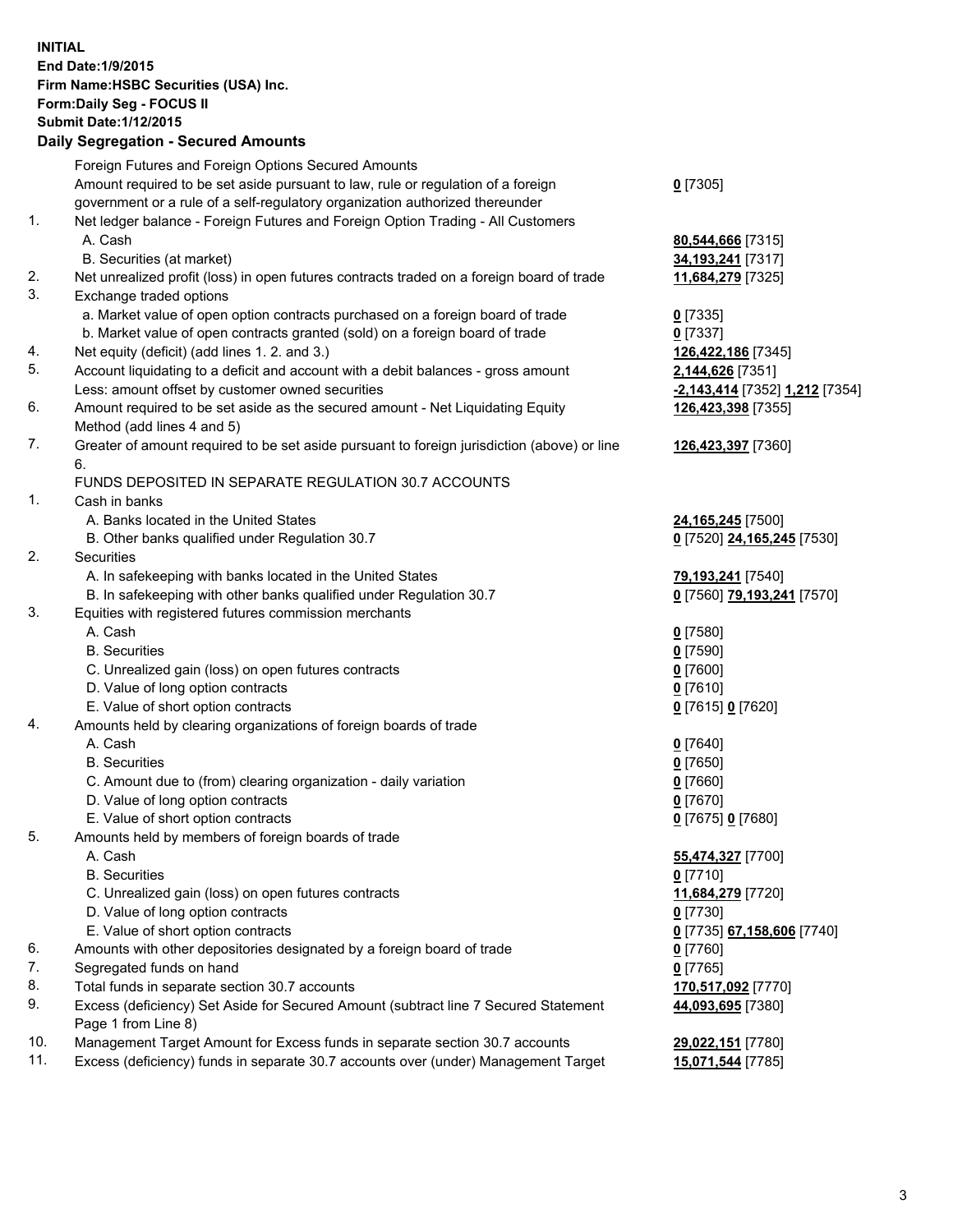| <b>INITIAL</b>                        | End Date: 1/9/2015                                                                             |                               |  |  |  |  |
|---------------------------------------|------------------------------------------------------------------------------------------------|-------------------------------|--|--|--|--|
| Firm Name: HSBC Securities (USA) Inc. |                                                                                                |                               |  |  |  |  |
|                                       | Form: Daily Seg - FOCUS II                                                                     |                               |  |  |  |  |
|                                       | <b>Submit Date: 1/12/2015</b>                                                                  |                               |  |  |  |  |
|                                       | Daily Segregation - Segregation Statement                                                      |                               |  |  |  |  |
|                                       | SEGREGATION REQUIREMENTS(Section 4d(2) of the CEAct)                                           |                               |  |  |  |  |
| 1.                                    | Net ledger balance                                                                             |                               |  |  |  |  |
|                                       | A. Cash                                                                                        | 215,654,841 [7010]            |  |  |  |  |
|                                       | B. Securities (at market)                                                                      | 586,365,476 [7020]            |  |  |  |  |
| 2.                                    | Net unrealized profit (loss) in open futures contracts traded on a contract market             | 76,087,739 [7030]             |  |  |  |  |
| 3.                                    | Exchange traded options                                                                        |                               |  |  |  |  |
|                                       | A. Add market value of open option contracts purchased on a contract market                    | 110,862,360 [7032]            |  |  |  |  |
|                                       | B. Deduct market value of open option contracts granted (sold) on a contract market            | -10,801,517 [7033]            |  |  |  |  |
| 4.                                    | Net equity (deficit) (add lines 1, 2 and 3)                                                    | 978,168,899 [7040]            |  |  |  |  |
| 5.                                    | Accounts liquidating to a deficit and accounts with                                            |                               |  |  |  |  |
|                                       | debit balances - gross amount                                                                  | 13,057,820 [7045]             |  |  |  |  |
|                                       | Less: amount offset by customer securities                                                     | -13,057,350 [7047] 470 [7050] |  |  |  |  |
| 6.                                    | Amount required to be segregated (add lines 4 and 5)                                           | 978,169,369 [7060]            |  |  |  |  |
|                                       | FUNDS IN SEGREGATED ACCOUNTS                                                                   |                               |  |  |  |  |
| 7.                                    | Deposited in segregated funds bank accounts                                                    |                               |  |  |  |  |
|                                       | A. Cash                                                                                        | 17,075,658 [7070]             |  |  |  |  |
|                                       | B. Securities representing investments of customers' funds (at market)                         | $0$ [7080]                    |  |  |  |  |
|                                       | C. Securities held for particular customers or option customers in lieu of cash (at            | 81,981,825 [7090]             |  |  |  |  |
|                                       | market)                                                                                        |                               |  |  |  |  |
| 8.                                    | Margins on deposit with derivatives clearing organizations of contract markets                 |                               |  |  |  |  |
|                                       | A. Cash                                                                                        | 241,704,409 [7100]            |  |  |  |  |
|                                       | B. Securities representing investments of customers' funds (at market)                         | 143,206,487 [7110]            |  |  |  |  |
|                                       | C. Securities held for particular customers or option customers in lieu of cash (at<br>market) | 504,383,651 [7120]            |  |  |  |  |
| 9.                                    | Net settlement from (to) derivatives clearing organizations of contract markets                | <u>-25,344,641</u> [7130]     |  |  |  |  |
| 10.                                   | Exchange traded options                                                                        |                               |  |  |  |  |
|                                       | A. Value of open long option contracts                                                         | 110,862,360 [7132]            |  |  |  |  |
|                                       | B. Value of open short option contracts                                                        | $-10,801,517$ [7133]          |  |  |  |  |
| 11.                                   | Net equities with other FCMs                                                                   |                               |  |  |  |  |
|                                       | A. Net liquidating equity                                                                      | 20,673,763 [7140]             |  |  |  |  |
|                                       | B. Securities representing investments of customers' funds (at market)                         | $0$ [7160]                    |  |  |  |  |
|                                       | C. Securities held for particular customers or option customers in lieu of cash (at            | $0$ [7170]                    |  |  |  |  |
|                                       | market)                                                                                        |                               |  |  |  |  |
| 12.                                   | Segregated funds on hand                                                                       | $0$ [7150]                    |  |  |  |  |
| 13.                                   | Total amount in segregation (add lines 7 through 12)                                           | 1,083,741,995 [7180]          |  |  |  |  |
| 14.                                   | Excess (deficiency) funds in segregation (subtract line 6 from line 13)                        | 105,572,626 [7190]            |  |  |  |  |
| 15.                                   | Management Target Amount for Excess funds in segregation                                       | 50,000,000 [7194]             |  |  |  |  |
| 16.                                   | Excess (deficiency) funds in segregation over (under) Management Target Amount                 | 55,572,626 [7198]             |  |  |  |  |

Excess